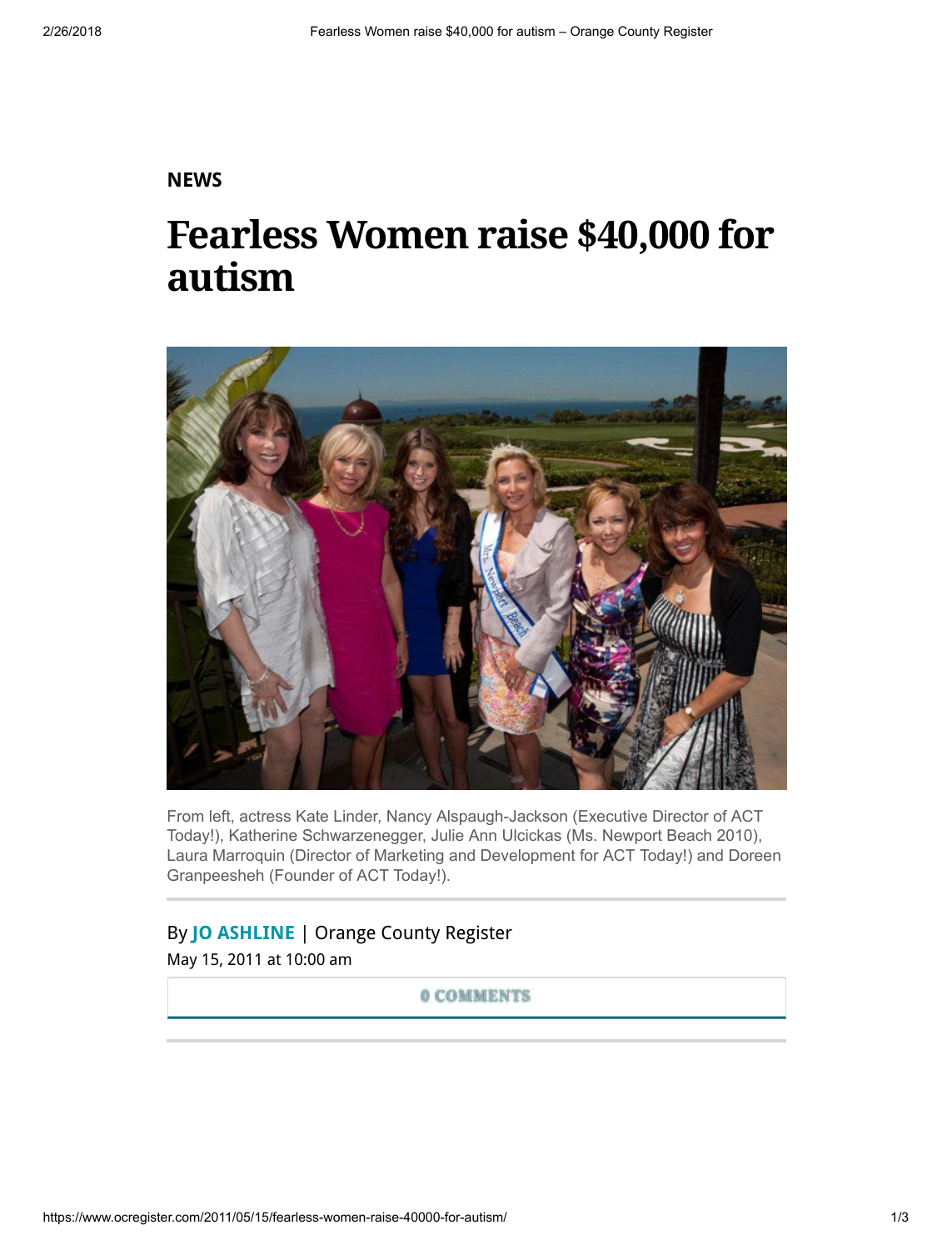Set atop the lush hills of Newport Coast, the [Pelican](http://www.pelicanhill.com/) Hill Resort is the perfect place to indulge in relaxing spa treatments, feast on delicious cuisine, and soak in some of that Southern California sunshine we covet so much.

Or, you could follow in the footsteps of the women who attended this year's Fearless Women Mother's Day [Luncheon](http://www.act-today.org/Mothers-Day-Luncheon.php) and raise \$40,000 for ACT [Today!](http://www.act-today.org/), a "national non-profit organization whose mission is to raise awareness and provide treatment services and support to families to help their children with autism reach their full potential."

The event, hosted by Nancy Alspaugh-Jackson (executive director of ACT Today!), was attended by such prominent figures as Young & the Restless actress Kate Linder, renowned Los Angeles photographer Mary Ann Halpin, six-time Emmy Award-winning television anchor, writer and producer, Nancy Glass, Mrs. Newport Beach 2010 – Julie Ann Ulcickas and two musical performances by country singer/songwriter Stephanie Quayle.

Additional guests included autism ACTivists Doreen Granpeesheh (Founder of ACT-Today and CARD CEO), Lisa Ackerman (Founder of Talk About Curing Autism – TACA) and Becky Estepp, a fearless mother and autism advocate who was honored during the event for her tireless work towards making vaccines safe for all children.

Keynote speaker Katherine [Schwarzenegger](http://en.wikipedia.org/wiki/Katherine_Schwarzenegger) inspired the audience with her four tips to a healthy mother-daughter relationship and signed copies of her new book, Rock What You've Got, Secrets to Loving your Inner and Outer Beauty from Someone Who Has Been There and Back.

But the true spirit of the day was embodied with a speech given by a mother of a son with autism, who had been an ACT Today! grant recipient in the amount of \$5,000.

After several decades of service, her husband retired from the military, and the family discovered their medical benefits would no longer cover the overwhelming costs associated with the interventions that had proven to be successful in the treatment of her son's symptoms.

After hearing about ACT Today! for Military Families, she applied for a grant and was accepted. Tearing up at the podium as she thanked everyone in attendance for their continued support of this program, the audience was reminded that every dollar raised was benefiting a child on the spectrum in need.

And while Pelican Hill is typically reserved for rest and relaxation, the Fearless Women who participated in this event were there to roll up their sleeves and raise big bucks for a cause they believed in; and that's just what they did.